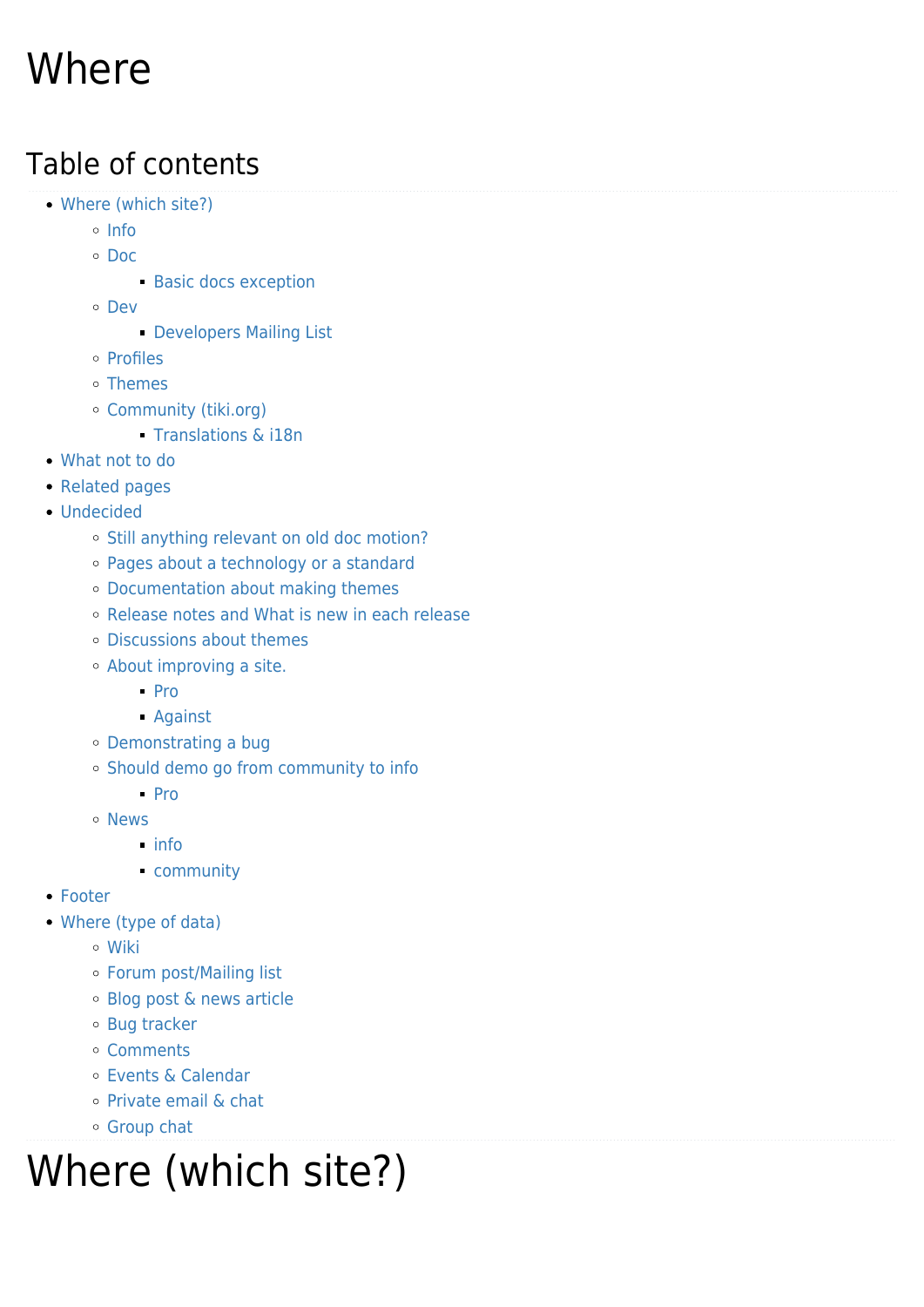### Info

#### <https://info.tiki.org>

Introduction, clean gateway to various Tiki sites and pages. Think Marketing, this site must not be unfocused

- What is Tiki?
- Is Tiki a good choice for me?

The site is targeted for people that have not yet picked Tiki for their project. In the commercial World, this would be "Pre-Sales questions".

Provide an outlet for the "official" voice of Tiki and the [Tiki Software Community Association.](https://tiki.org/Tiki-Software-Community-Association)

- News about Tiki (releases, patches, security, etc)
- Information about Tiki community
- Events (both TikiFests and other events that have a Tiki presence) in calendar format.

All edits should be watched by:

- Tiki Admins
- [Tiki Software Community Association](https://tiki.org/Tiki-Software-Community-Association) members
- [Communications Team](https://tiki.org/Communications-Team)

Pages that should move there (with a redirect): [Reviews](https://tiki.org/Reviews), [Nice Sites,](https://tiki.org/Nice-Sites) [Why Use Tiki](https://tiki.org/Why-Use-Tiki) and any other similar page.

### Doc

#### <https://doc.tiki.org>

#### **What Tiki does**

- Documentation about Tiki, the application
- Tutorials how to use Tiki
- Doc is not concerned about community organization, philosophy, open source, etc. It's documentation about Tiki as a "product".

Document specific features. How to combine features to address a [use case](https://tiki.org/Use-Cases) is in Profiles

### Basic docs exception

Tiki documentation about [backup](http://doc.tiki.org/backup) is not a Tiki feature, but since it's basic info, it should be on doc as well, along with [Install](http://doc.tiki.org/Install), [upgrade,](http://doc.tiki.org/upgrade) but not [Troubleshooting](http://doc.tiki.org/Troubleshooting), [Toolbox,](http://doc.tiki.org/Toolbox) etc.

Maybe there should be a few perspectives to split this?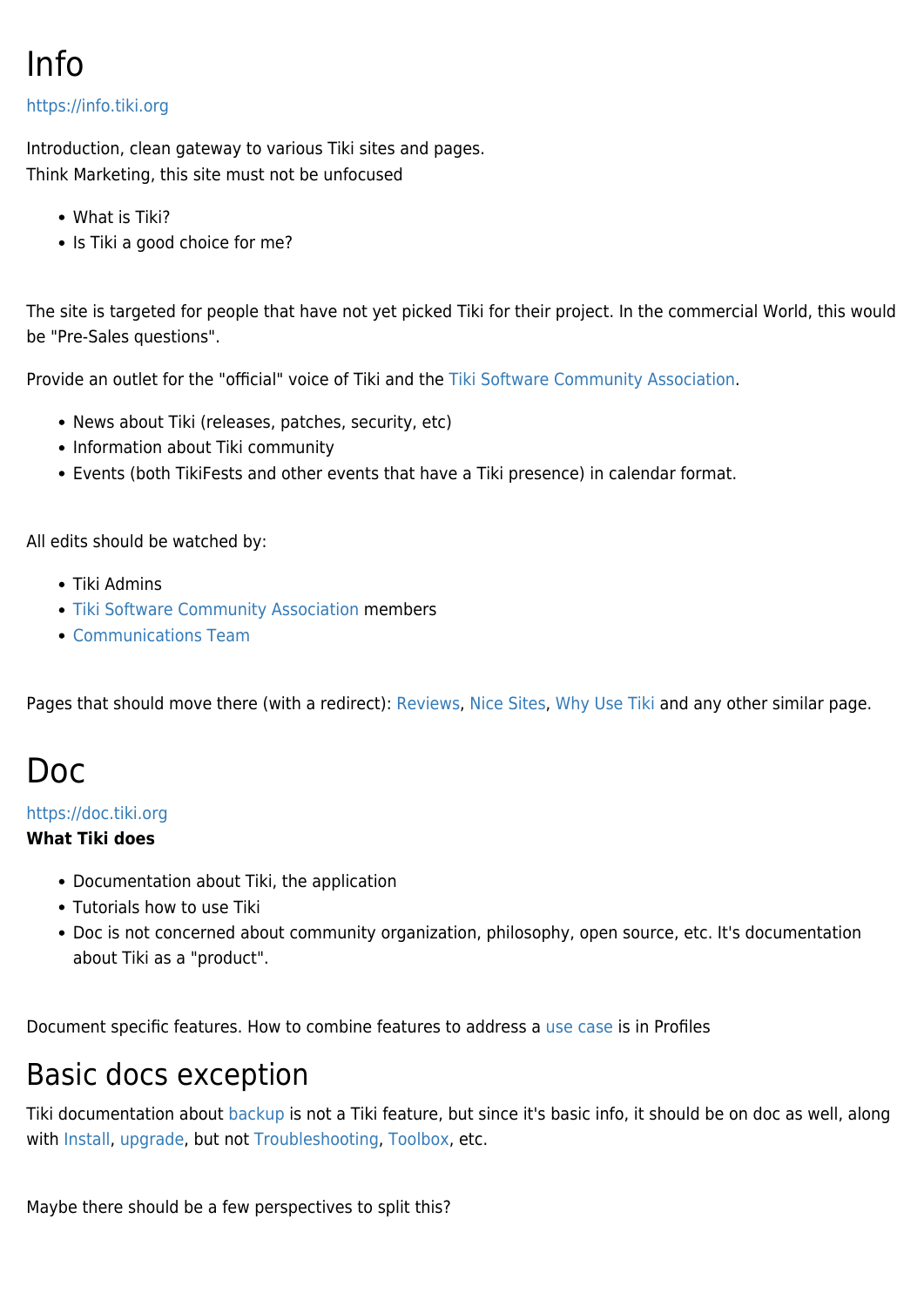

#### <https://dev.tiki.org>

#### **Improving Tiki**

Perhaps this one should be split into more than one perspectives

- What to improve
	- $\circ$  Feature requests (including brainstorming)
	- Bug reports
- How to develop in Tiki (maybe this should be on tiki.org?)
	- Procedures & documentation for developers
	- "How can I improve Tiki code?"
- Security
	- Everything related to Security

### Developers Mailing List

(aka tikiwiki-devel AT lists.sourceforge.net)

**Improving Tiki, Dev announcement, semi-live brainstorming, Commit process discussion** Devs and active members of the Tiki Community use this list to:

- Communicate "Dev" events ( [Roundtable-Meetings](https://tiki.org/Roundtable-Meetings), [TikiFest](https://tiki.org/TikiFest), Release process, etc )
- Commit guideline questions
- Invitation to test specific changes or additions
- Adding features, options, defaults or changes that require brainstorming and/or consensus in the community

#### **What should not be sent to dev**

- Feature requests and bug reports should be made on<http://dev.tiki.org>and **not** be made via the the dev mailing list, as they can get lost, and they create noise for community members that don't use that feature. If you feel it's important to share on tiki-devel, it's OK to send a single short message about it with a link to the bug report and asking that follow-up discussions happen on the bug report.
	- Brainstorming before reporting a bug (ex.: "I am not sure this is a bug or I just don't understand the feature") is acceptable, but sneaky use of this will be pointed out.
- Issues with the infrastructure (ex.: one site is down) should be made on<http://dev.tiki.org>(pick the category "dogfood on a \*.tiki.org site)

There is already a lot of traffic and "noise" may be difficult to handle especially when there are complex or critical tasks ongoing (like release). When writing to the Tiki-devel mailing list please be as short and descriptive as possible. When reading dev list post and participating, be sure you have carefully read, tested and tried to reproduce before asking questions and replying.

### Profiles

<https://profiles.tiki.org>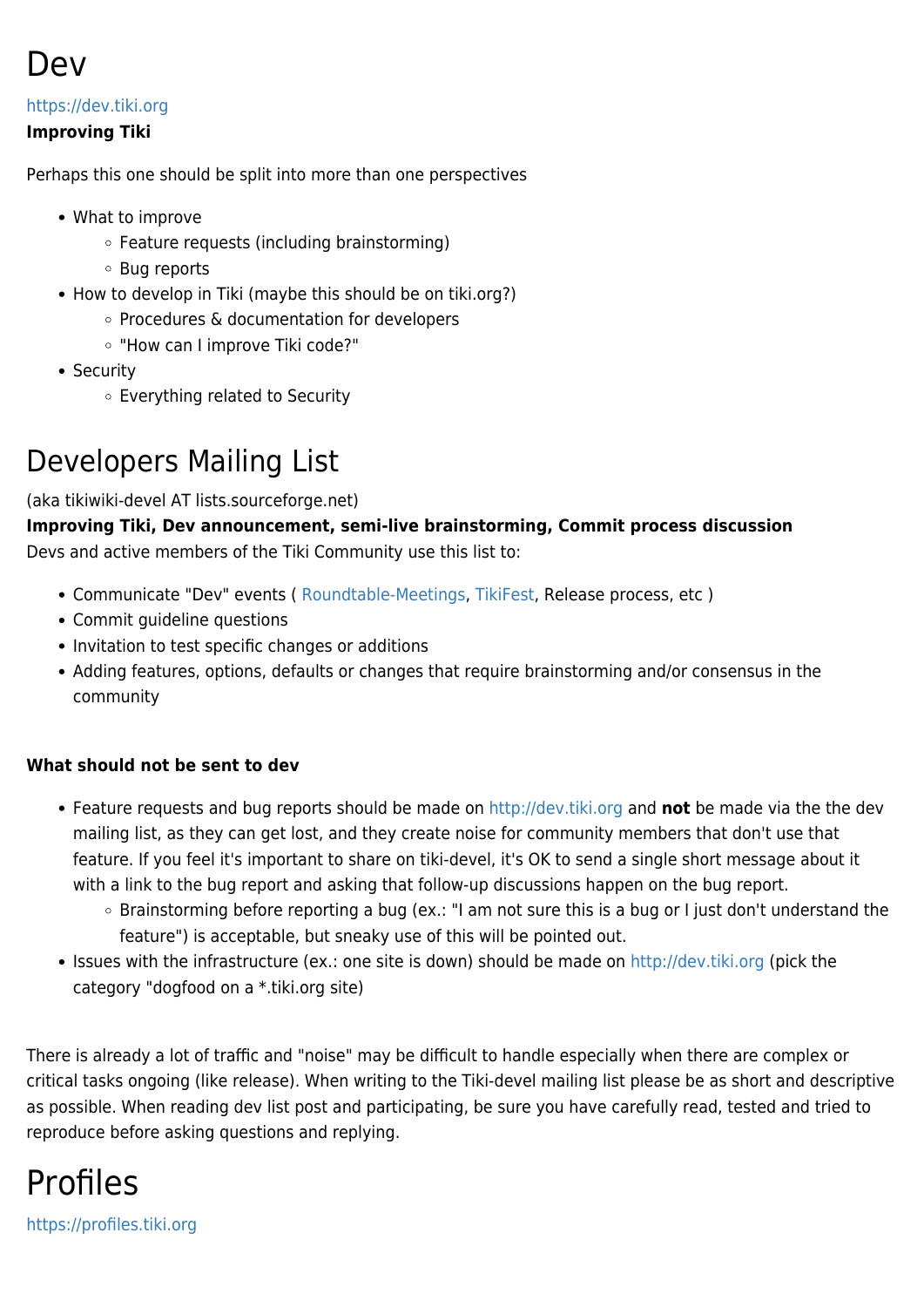#### **How to configure Tiki**

Out of the box solutions

- Solutions by combining features
- Tutorials how to configure Tiki
- Default settings, etc.

For power users

### Themes

<https://themes.tiki.org> Keywords: Front-end, CSS, templates, icons, fonts

#### **What Tiki looks like**

Download and participate to look & feel related (How does it look?) Eveything related to mobile, because it's an alternate theme/view on the content

For developers

# Community (tiki.org)

#### <https://tiki.org/community>

- Support requests (forums) (if/when confirmed as a bug, they go to dev)
	- o If support requests becomes too vague to be handled through the forum. If per exemple the help required must come from a super user. Then the group or person asking for support should create a link to the requirement.
		- Exemple 1: How does a user send a blog post to a list of email addresses he wishes to [force](https://tiki.org/tiki-view_forum_thread.php?comments_parentId=42824&topics_offset=5) [registration](https://tiki.org/tiki-view_forum_thread.php?comments_parentId=42824&topics_offset=5)
		- **Exemple 2: How can a community member convince a Host Provider to use Tiki**
- Events

ricks99 thinks that the "official" Tiki calendar of events should be on info.tw.o It should include:

- TikiFest
- Other events that have a Tiki presence (e.g., someone from the community giving a presentation about/using Tiki)
	- The official calendar is on info, but each event will have a wiki page on the community site?
- Community projects and coordination to improve the community, including all the various [Team](https://tiki.org/Teams) pages.
- User Pages (please keep personal stuff there)
- When [Tiki4](http://doc.tiki.org/Tiki4) rolls out, we'll start using [Workspaces](http://doc.tiki.org/Workspaces) with [Organic Groups](http://doc.tiki.org/Organic%20Groups)
- All the rest that doesn't fit in info/dev/doc/profiles/themes
- Gateway pages that explain something we want to promote. Ex.: tiki.org/enterprise is better than profiles.tiki.org/enterprise What we need is [Sister Wiki](http://dev.tiki.org/Sister%20Wiki)

But please don't use for tests, there is [Try Tiki](https://tiki.org/Try-Tiki) for that.

There is overlap and many shades of grey on where things should go. Beyond which site to put in on, there is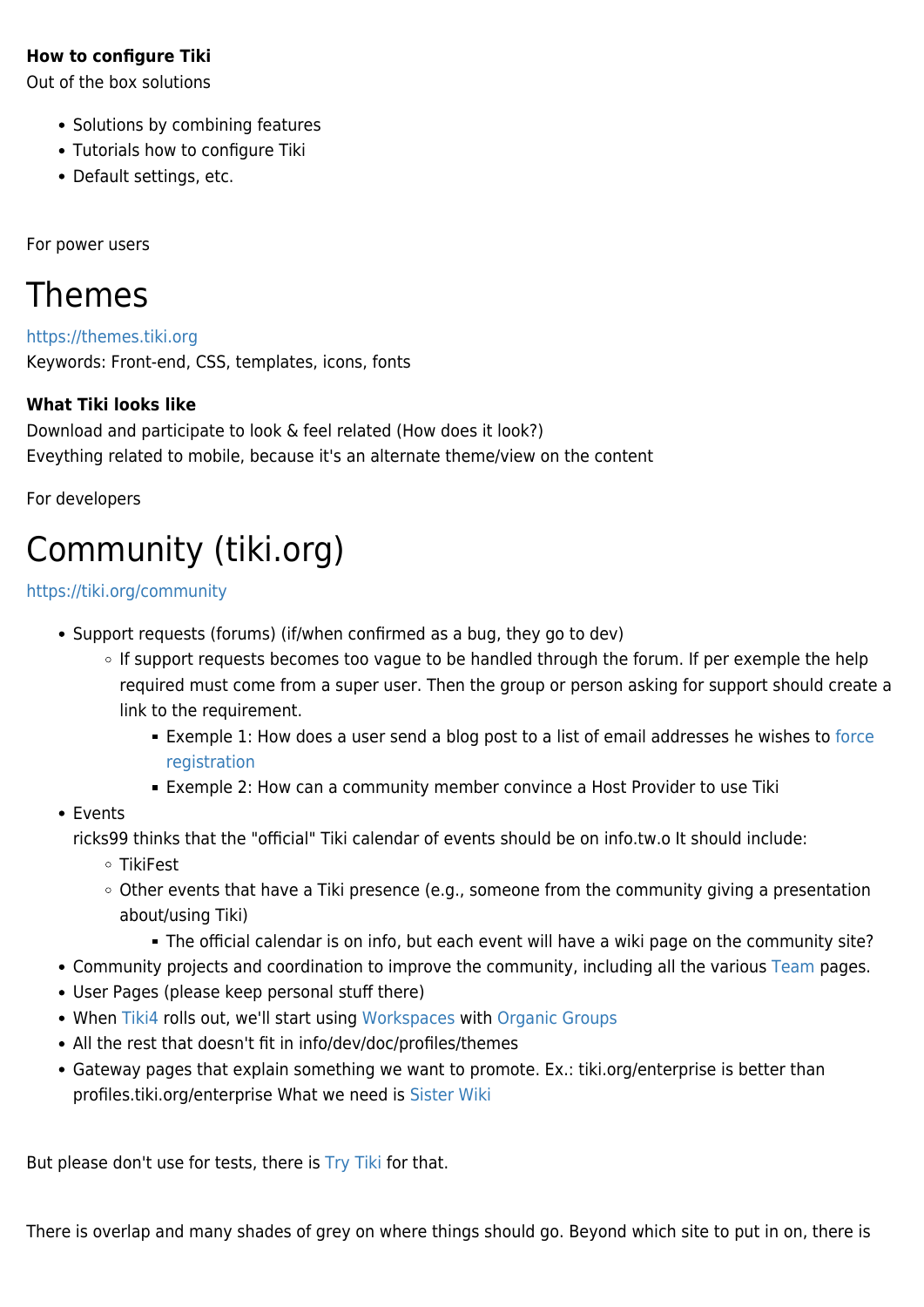also should this go in a wiki page, a forum/mailing list post, a comment, etc?

How to address the fact that many posts are not in the right forum?

### Translations & i18n

#### <https://translation.tiki.org>

Should collaboration about translations be on dev or on tw.o? On one hand, it is about improving Tiki code. On the other hand, it's very easy code and it relates to community things (local events, etc.). Perhaps the best is that everything related to translation be a workspace of tiki.org to make it easier for translators. So let's make it that way: dev.tiki.org should assume you only will work in English.

From the moment you are working on a non-English site, all the info should be in a workspace of tiki.org or a wish in the i18n category (because we want feature requests and bugs to be centralized).

The i18n workspace should cater to the following

- I am a translator and I want to improve Tiki interface translations (system messages)
- I want to use Tiki in multilingual mode (to manage my own content)
- I am a developer who wants to improve Tiki the application
- I want to participate to the Tiki community in my own language (ex.: forums, local events)

Currently, there is a translation server at [i18n.tiki.org](https://tiki.org/i18n.tiki.org) should contains no "permanent" info because we give admin access to all translators and we could wipe the site every once in a while.

Maybe we should have i18n.tiki.org for the translation perspective, and give the translation server another name?

# What not to do

Here are examples of what not to do, and why.

- 1. Do not put bug reports in the documentation (doc is for what Tiki does, not a wishlist). It's ok to report the bug on dev and to link to it from doc. A problem is that this stuff is never removed. So it's better in the forum, where it is clear how old it is and who wrote it.
- 2. Do not put support requests in a wiki page. Use forums instead.
- 3. Examples of difficult to manage pages:
	- [Error Messages](http://doc.tiki.org/Error%20Messages) should be a FAQ in wiki pages.
- 4. Do not document other projects like here:<http://doc.tiki.org/Install+Turk+MMCache>(now removed) It's better to help the other project on their site, and simply link to it.

# Related pages

- [Top10](https://tiki.org/Top10)
- [WhoWhat](https://tiki.org/WhoWhat)
- [SisterWiki](http://dev.tiki.org/SisterWiki)
- [Domains](https://tiki.org/Domains)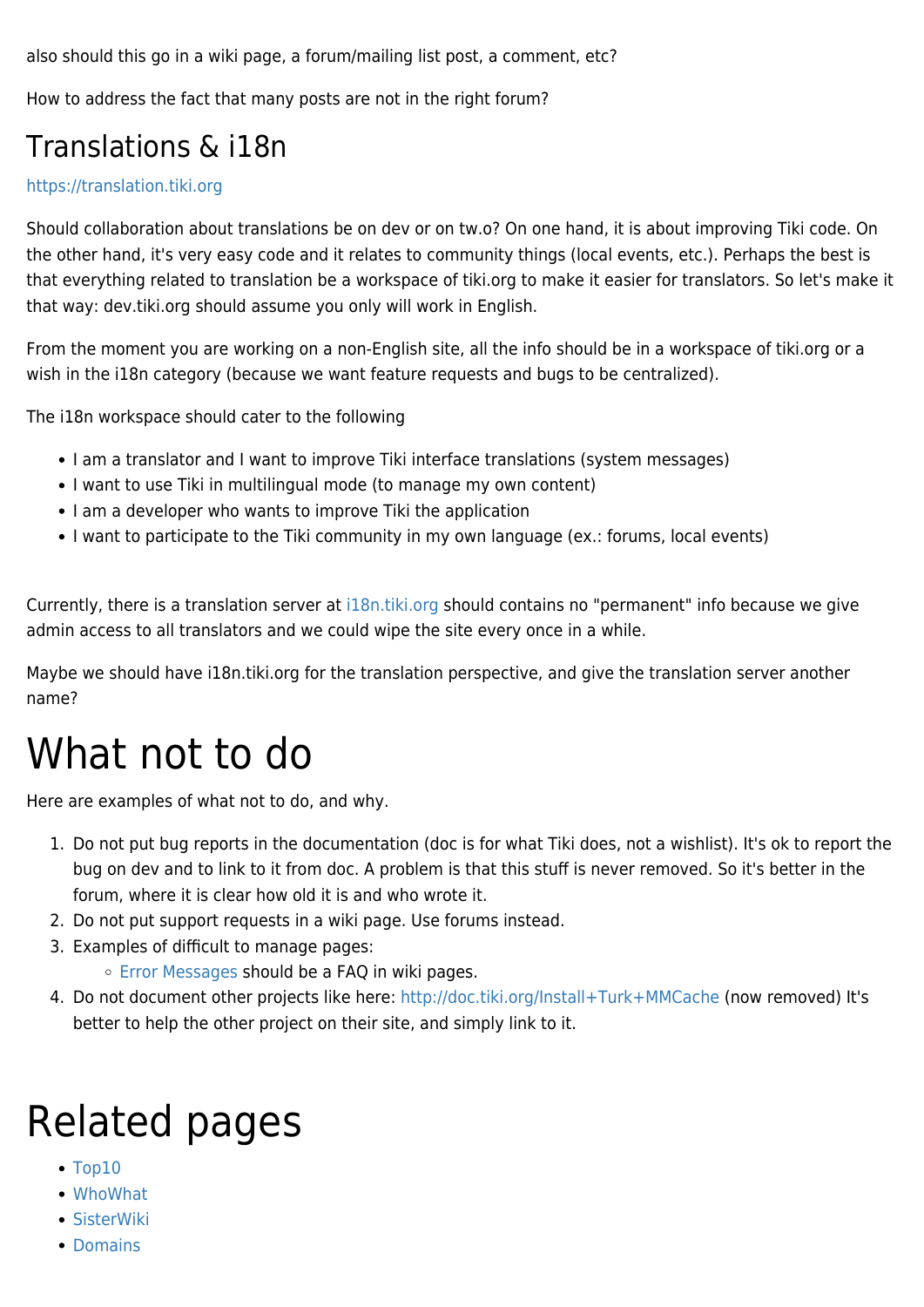# Undecided Still anything relevant on old doc motion?

http://doc.tiki.org/Editorial+Board+Meeting+2007+08#Clarify\_roles\_of\_TikiWiki\_sites\_PASSED

## Pages about a technology or a standard

For example, [Ajax,](http://doc.tiki.org/Ajax) [Mootools](http://doc.tiki.org/Mootools), [jQuery](http://doc.tiki.org/jQuery), [MicroFormats](http://doc.tiki.org/MicroFormats), etc...

### Documentation about making themes

On doc?<http://doc.tiki.org/Themes> or on <http://themes.tiki.org/> ?

Xavi:

- I think that every page of documentation should be findable at doc.tw.o. I mean, searching for something related to Tiki in a single search box in doc.tw.o, should retrieve the information about it. Maybe some trick made by Rick might be useful for that.
- Besides that, if documentation of themes (o workflow, or profiles, etc.) is outside doc.tw.o, I think that doc.tw.o should have some page at the right place in the [Documentation](http://doc.tiki.org/Documentation) with an IFRAME insertion of that documentation. Somebody browsing the Documentation Structure should be able to read the documentation about side things (themes, profiles, etc.). Otherwise, new users get lost about having documentation in so many sites for general stuff (themes, profiles, etc.). Documentation for mods is another issue...

Gary (chibaguy):

- My thinking was that doc.tw.o would have the documentation on Tiki out of the box, like the owner's manual of a product - how to install it, set it up, and use its standard features. In my opinion, doc.tw.o doesn't need to cover topics that aren't part of the default package, such as modifications of Tiki, or thirdparty things such as mods and themes. Although it's possible for doc.tw.o to cover those topics, I think there is also a danger of information overload (the site is already heavy with info and needs to cover multiple releases, etc.). So making a logical separation of information on themes seems good to me, especially if the separation is clearly described at the front of each site.
- If navigation and sheer load are not problems at doc.tw.o, then information on themes could be both there and at themes.tw.o. But I do think the first choice for information on theme-making and availability of themes logically is themes.tw.o. (I think it would be great if the INCLUDE plugin could grab a page from the other site to include, so the content could be maintained at one site but viewed (and found in searches) at another. A problem with iframes is that the source page is that of another site and won't turn up in a search.

#### Marc:

I think the underlying guideline should be to focus on making things better for theme designers. Theme designers should have a dedicated space just for them. They don't want to be cluttered with feature information (doc) or with programming info (dev). They just want to know how to make it look like they want it to. So I think everything related to **making a theme or modifying a theme** should be on themes.tiki.org (including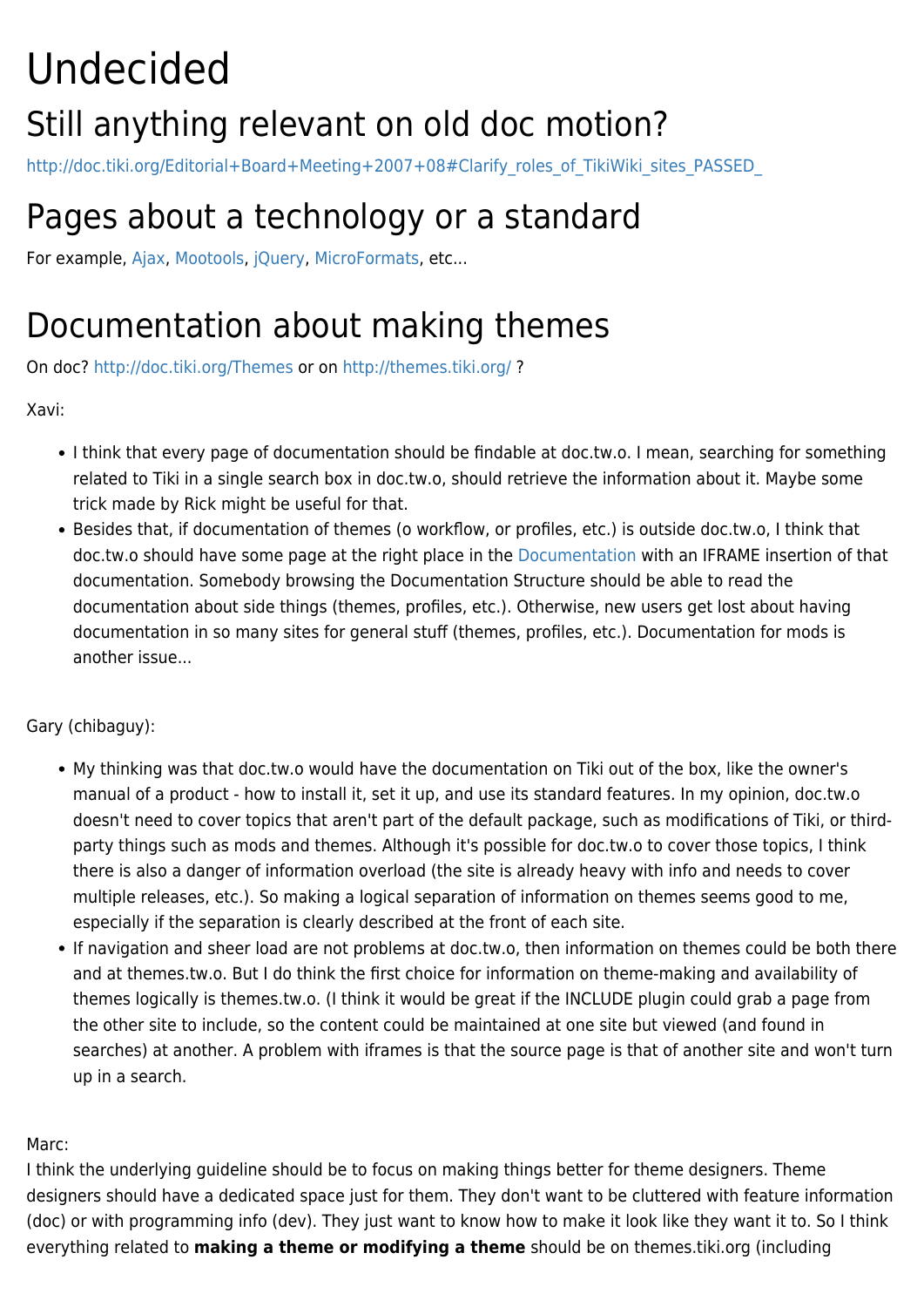discussions, tips, etc). The only thing that should be in doc is the very basic stuff (how to pick a theme, how to use Site Identity). Themes, very much like the profile site could be split in three section: Use, Create (including modify), Develop (which means discussions/info about how to change Tiki to be better for theme designers).

This being said, if there is a link from Tiki to the doc site, they should be a short page, describing the feature in 1 sentence with a link to the relevant page on themes.tiki.org

doc.tiki.org/Themes should be a gateway page with everything related to themes. A long series of short sentences and links.

# Release notes and What is new in each release

on Community or Doc? or maybe even info?

Xavi:

wherever, and IFRAME'd in the other site, if you wish. Release notes: in tw.o, I would say. "What's new" for devs: in dev.tw.o or in tw.o. "What's new for end users" (like [Tiki2,](http://doc.tiki.org/Tiki2) [Tiki3,](http://doc.tiki.org/Tiki3) ...), in doc.tw.o.

Marc Laporte wrote:

For each release, we have an announcement on info.tiki.org, the documentation page about that version on doc.tiki.org and release notes on tiki.org That is too many. How about merging release notes into the doc page?

## Discussions about themes

In community forums or themes site? or here [Why Tiki themes never look WOW ?](http://dev.tiki.org/Why%20Tiki%20themes%20never%20look%20WOW%20%3F)

Xavi: if themes.tw.o has to exists (a part from tw.o), then I would suggest to keep discussion about themes in themes.tw.o , and the forum about themes in tw.o close it and leave apost informing everyybody to post about themes at the other site.

Gary (chibaguy): I'd prefer theme-related posts to be a themes.tw.o, but as long as tw.o still has a "themes" forum, people will post in it, naturally. Maybe the themes forum at tw.o should be made read-only, with a note and link to post at themes.tw.o instead, if that's our choice.

I'd like themes info to have more visibility at tw.o, like a thumbnail of a random new theme in a module, linked to the site, or more visibility for all the other project sites (new links at page top are a good step).

## About improving a site.

[TwoRevamp](https://tiki.org/TwoRevamp), [DevTwoRevamp,](http://dev.tiki.org/DevTwoRevamp) [DevTwoDogFood](http://dev.tiki.org/DevTwoDogFood) and [Admin tasks](http://info.tiki.org/Admin%20tasks) should be on tiki.org because it's about community organization and planning.

### Pro

• It's visible to people that are affected (backlinks, etc)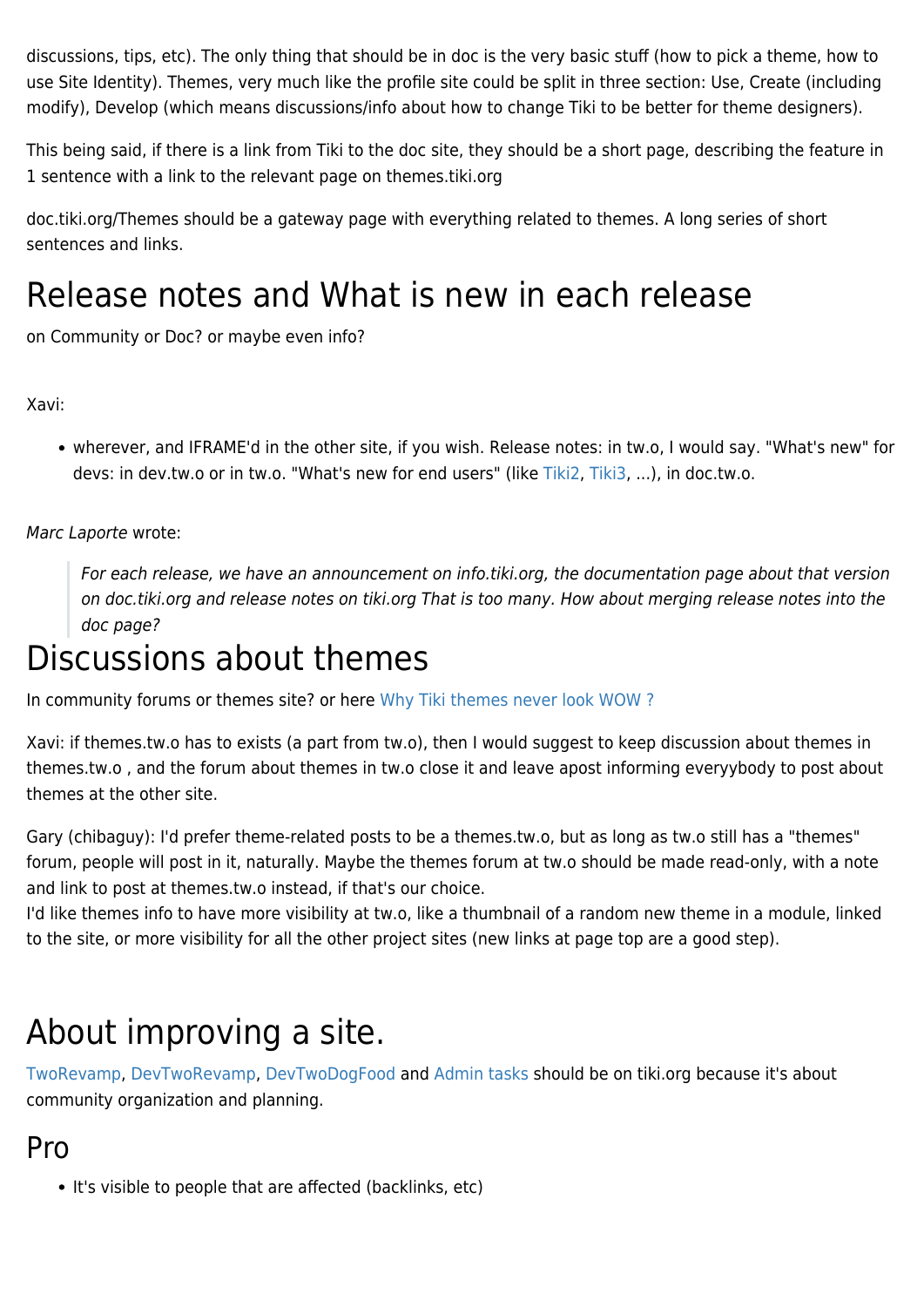### Against

That page is not about improving Tiki, the application

# Demonstrating a bug

Sometimes, it's useful to have a page, etc. to demonstrate a bug.<http://demo.tiki.org> is a good place for this

Or even better, the [show.t.o](http://dev.tiki.org/show.tiki.org-Overview) instances linked to bug reports.

# Should demo go from community to info

[Try Tiki](https://tiki.org/Try-Tiki)

### Pro

Community is for people that are already decided to use Tiki. Demo is more for marketing.

## News

• Merge news on [info](http://info.tiki.org/tiki-view_articles.php) & [community](http://tiki.org/tiki-view_articles.php) (and have rewrite rules and not loose hit stats)

### info

More official, easier to maintain quality and avoid clutter (obsolete information as of 2020, afaik)

### community

Easier to get comments about news It's typically community-related stuff

This will be a common footer for the main \*.tiki.org domains. See <http://branding.tiki.org/Footer+code>.

# Where (type of data)

Tiki has several features and tiki.org uses many of these. How to know what should go in a wiki page? a forum post?

If you just have one tool, it is possible to use wiki pages for discussions (ex.: [Talk Pages\)](http://doc.tiki.org/Talk%20Pages), and forums for permanent content (Sticky posts). However, when you have many tools at your disposal, which one should you choose?

Ask yourself the following questions: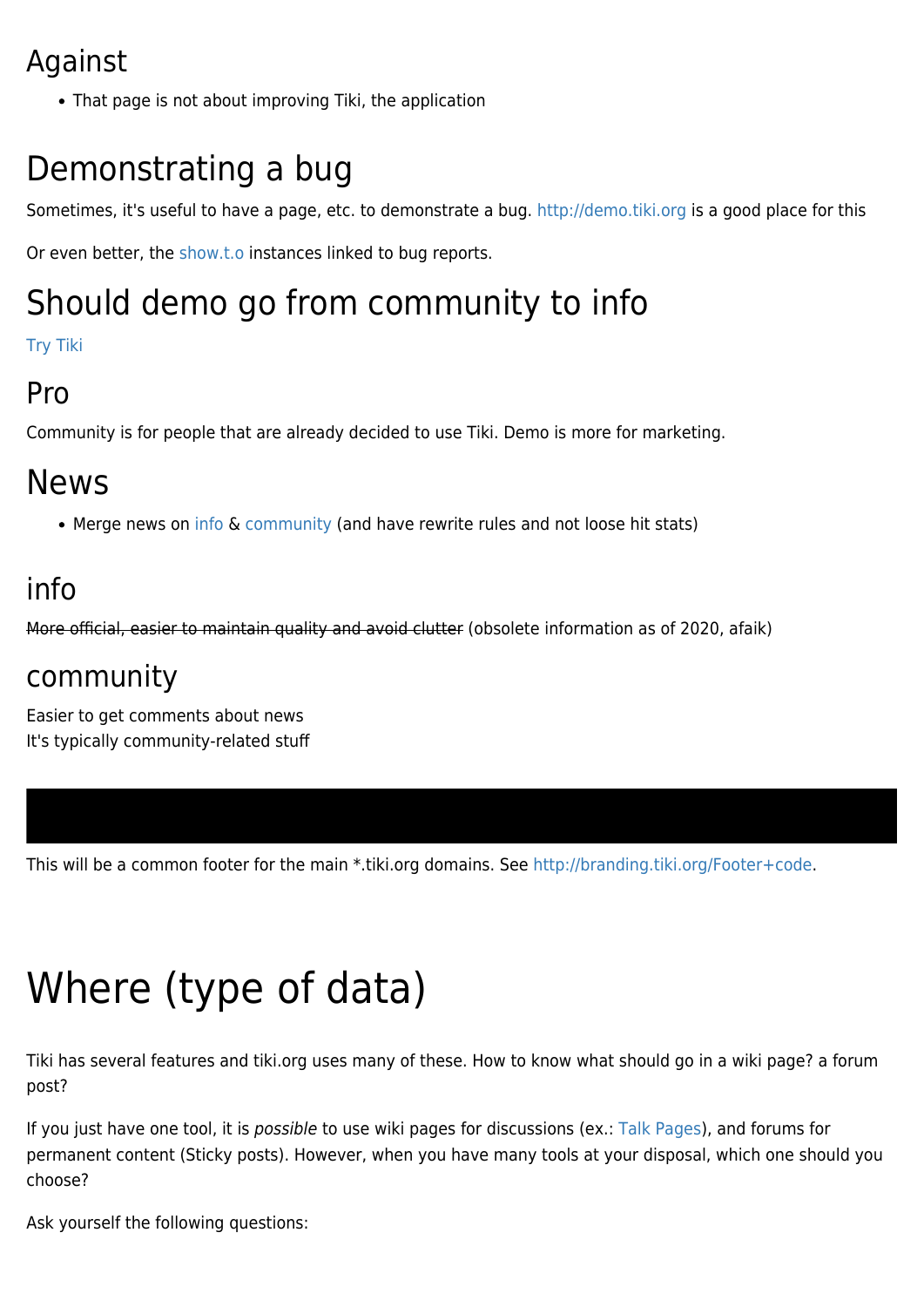- Do you think this information will be relevant far in the future? (ex.: in 2 years)
- Will this content evolve?
- Does it have a status? (open, solved, etc.)
- Is this a collective work? or a dialogue/discussion?
- One shot or recurring?
- Is it useful that we have a trace that this was discussed? (Or we just put it out, fix/do it and never deal with it again.
- Or is this a never ending thing?

### Wiki

- Page evolves, but current version is supposed to always have best info.
	- History is interesting to track what changes as it evolves. But people that are new to a page rarely care to know about the evolution. The important is the current state.
- Building knowledge
- A project or procedure (in effect or proposed)
- Recently modified pages are usually highlighted (Recent Changes)
- Typically not important who the authors are

Wiki pages are typically not for opinions. If they are, it should be a place to indicate various points of view. Think <http://en.wikipedia.org/wiki/NPOV>

Your own wiki page is a great place to express your opinion. Forums too!

### Forum post/Mailing list

- Forums with good [push](http://doc.tiki.org/push) are like [mailing lists](http://doc.tiki.org/mailing%20lists) and mailing lists with good archiving are like forums. Too sides of the same coin.
- Newer content is at the top (in the web archive or in inbox)
- Great for:
	- o I don't know what I don't know.
	- $\circ$  Has anyone ever done X?
	- Can Tiki do Y?
	- Support request: "May I have help to understand/configure a feature?" I am not saying there is a bug in the application. That may be the case, but I need more information/help to make that determination.
	- I have a project, I want to get initial feedback before I take the time to make a Wiki page with a more formal proposal.
	- $\circ$  I did make a wiki page with a project or procedure and here is the link:

You can keep them synchronized (1 forum to 1 mailing list):

• Forum and List Sync